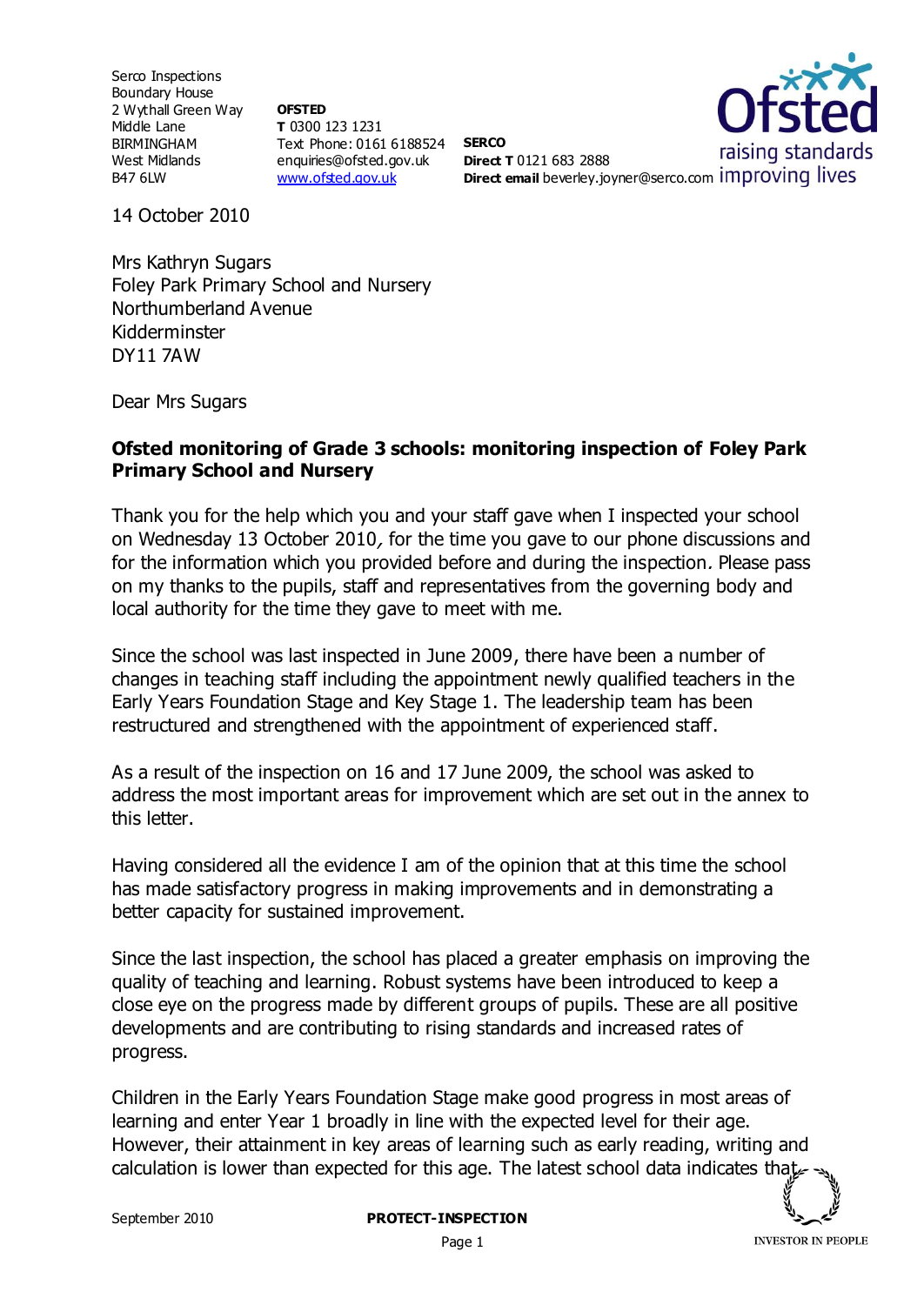

pupils make satisfactory progress in Key Stage 1. Some pupils make good progress, particularly in reading and mathematics in Year 2. By the end of Key Stage 2, rates of progress have increased and pupils make good progress, particularly in writing.

The 2010 unvalidated Year 6 test results indicate that a greater proportion of pupils achieved the expected levels, particularly in reading and mathematics. Although standards in writing have improved since the last inspection, the school recognises that there is still work to be done to bring these figures in line with national averages.

The quality of teaching, assessment and learning is improving throughout the school. Assessment for learning strategies have been developed and staff have received training from the local authority and the senior leadership team. Consequently, teachers have a secure understanding of how well their pupils are progressing. The school has introduced a revised approach to setting individual pupil targets. Pupils are knowledgeable about their targets, particularly in mathematics, and this is contributing positively to improvements in achievement.

The satisfactory teaching observed during the inspection demonstrated that recent developments are improving classroom practice, particularly in Key Stage 2. For example, learning objectives are shared with pupils along with success criteria for evaluating how well they are progressing. In lessons, relationships are positive and behaviour is good. Pupils enjoy their learning and work cooperatively together. A range of pupils' books sampled during the inspection indicated that teachers were marking work regularly and in the best examples helpful comments were used to indicate how the work could be improved further.

Good progress has been made in improving facilities for outdoor learning in the Early Years Foundation Stage. The Nursery and Reception classes have separate outdoor areas which are well resourced and include large covered areas for wet weather activities. Children in both classes have regular access to a large playground where they enjoy exploring on their trikes and bikes.

The school has worked closely with parents and the education welfare officer to improve rates of attendance and reduce persistent absence. Since the last inspection, attendance has improved from 92.5% to 94.4% and persistent absence has dropped by 8%. This represents good progress against this area for improvement.

The headteacher, leadership team and governing body have a clear understanding of the strengths and areas for improvement in the school. The work of the school is evaluated soundly and improvements to the quality of teaching, rising standards and improving achievement demonstrate a satisfactory capacity to improve further.

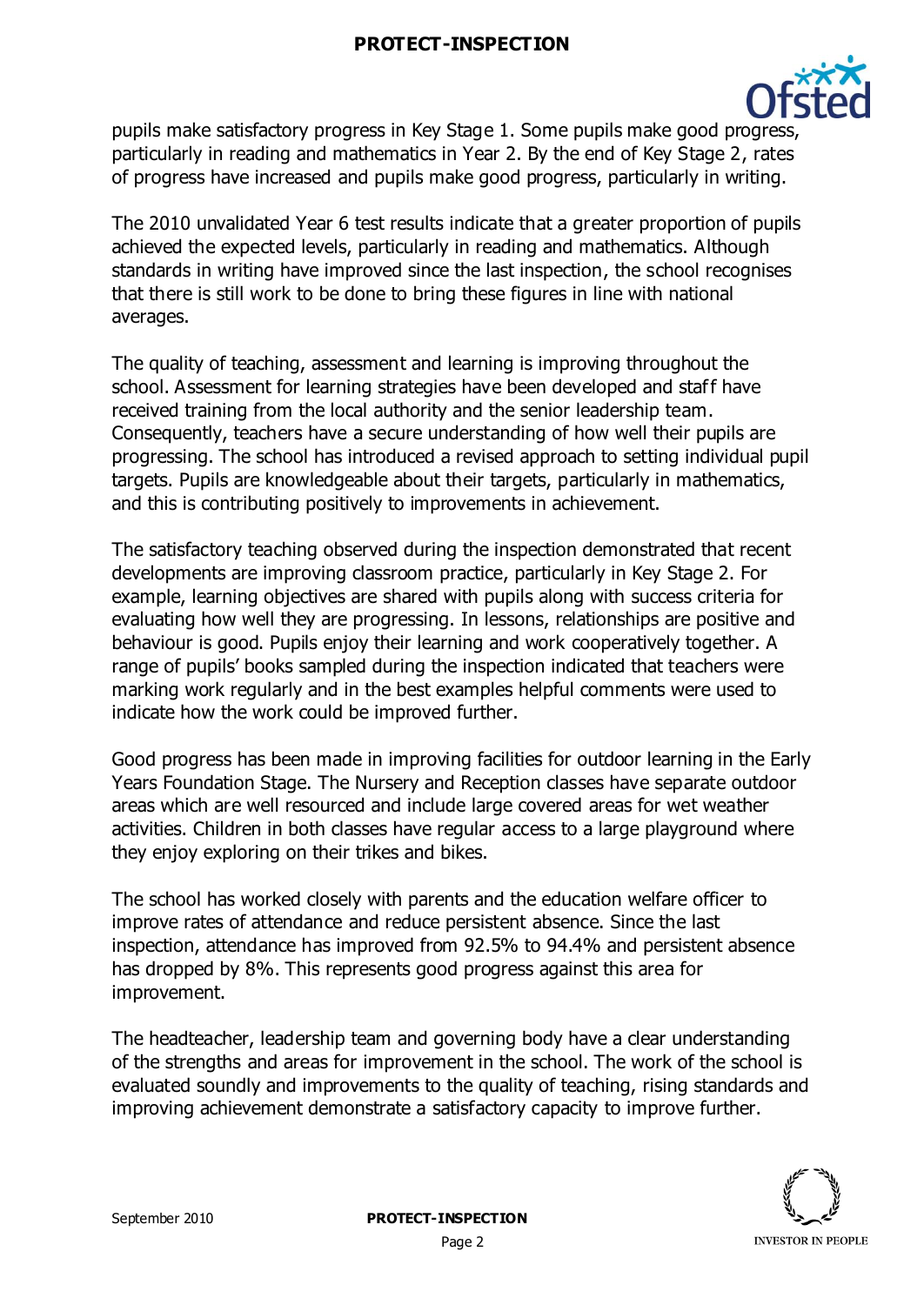

The school engages effectively with the local authority, which has provided satisfactory challenge and support. During the inspection, safeguarding procedures were checked and found to meet the latest requirements.

I hope that you have found the inspection helpful in promoting improvement in your school. This letter will be posted on the Ofsted website.

Yours sincerely

Marian Harker **Her Majesty's Inspector**